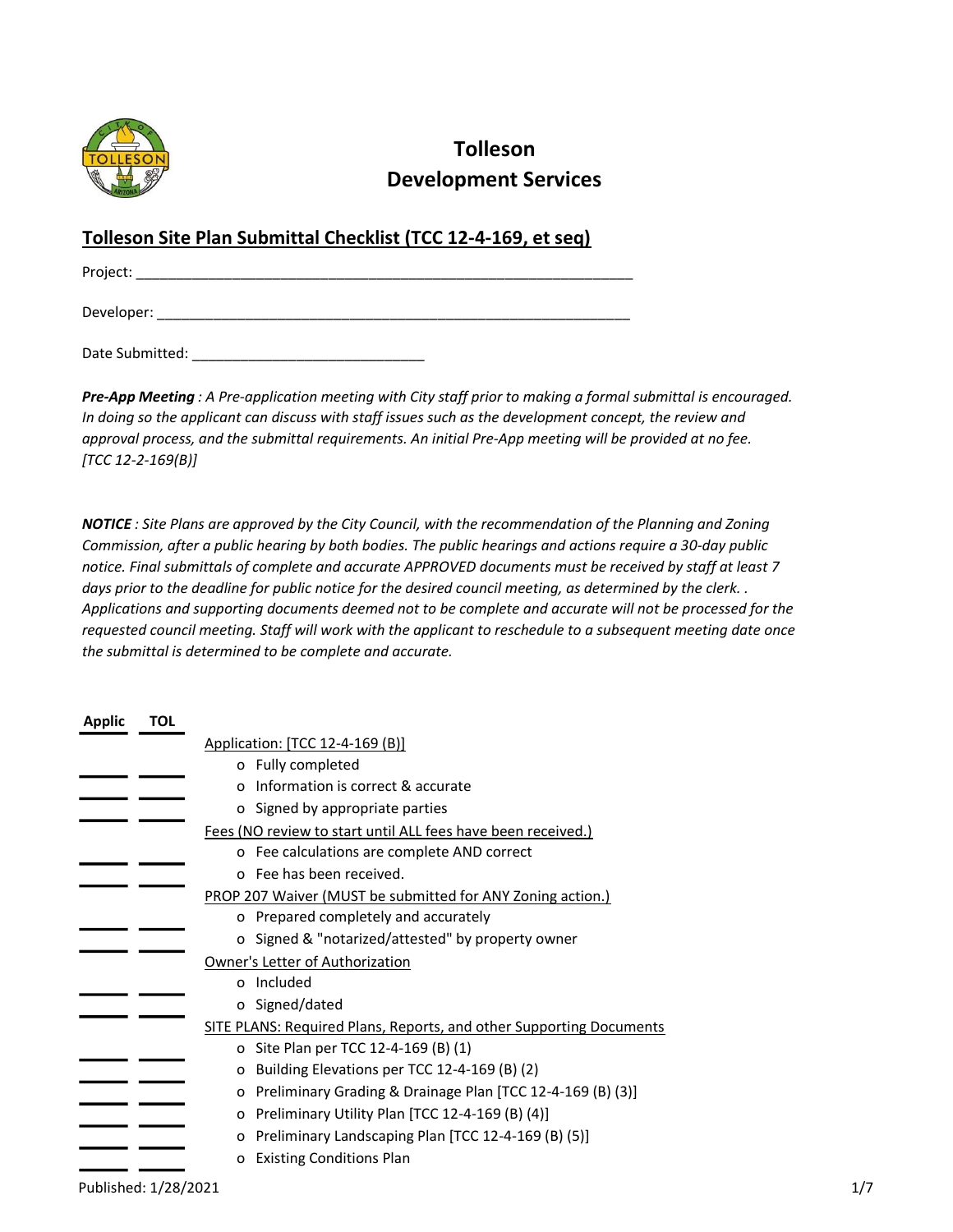|               |            | NOTES:<br>Each required plan type is to be submitted as a separate component of the submittal.<br>Consolidating plan types on a single sheet or combining multiple sheets of the same<br>type on a single sheet is unacceptable. Submittals with such plans shall be considered<br>"Administratively Incomplete".<br>Plans must not exceed to allowable maximum scale. Submittals with such sheets shall<br>be considered "Administratively Incomplete".<br>Preliminary Grading & Drainage, Utilities, Landscape, and Existing Conditions plans<br>MUST be prepared by AND be sealed/signed/dated by the appropriate design |
|---------------|------------|-----------------------------------------------------------------------------------------------------------------------------------------------------------------------------------------------------------------------------------------------------------------------------------------------------------------------------------------------------------------------------------------------------------------------------------------------------------------------------------------------------------------------------------------------------------------------------------------------------------------------------|
|               |            | professional licensed by the AZBTR. Submittals with plans NOT so prepared shall be<br>considered "Administratively Incomplete".                                                                                                                                                                                                                                                                                                                                                                                                                                                                                             |
|               |            | <b>Document Preparation Standards</b>                                                                                                                                                                                                                                                                                                                                                                                                                                                                                                                                                                                       |
| <b>Applic</b> | <b>TOL</b> | Plan Sheets                                                                                                                                                                                                                                                                                                                                                                                                                                                                                                                                                                                                                 |
|               |            | Plan sheets for Site Plans, Building Elevations, Preliminary Grading & Drainage, Preliminary<br>Utility Plans. Preliminary Landscape Plans, or any other plan sheets submitted in support of<br>the application are to be prepared to the following standards:                                                                                                                                                                                                                                                                                                                                                              |
|               |            | Plan sheets to be 24"x36" - landscape<br>Text is to be orientated to be read left-to-right or from bottom-to-top of each sheet.                                                                                                                                                                                                                                                                                                                                                                                                                                                                                             |
|               |            | Alternate sizes/formats are discouraged and must be approved by the City Engineer<br>prior to submittal.                                                                                                                                                                                                                                                                                                                                                                                                                                                                                                                    |
|               |            | Submittals using sizes/formats other than those approved will be considered<br>"Administratively Incomplete".                                                                                                                                                                                                                                                                                                                                                                                                                                                                                                               |
|               |            | The scale of the drawings shall be a standard engineering scale of not less than 1" =<br>50'                                                                                                                                                                                                                                                                                                                                                                                                                                                                                                                                |
|               |            | Technical Reports (Drainage, utilities, Soils, Structural, etc)                                                                                                                                                                                                                                                                                                                                                                                                                                                                                                                                                             |
|               |            | ALL documents are to be prepared/submitted on 8.5"x11" or 11"x17" paper, unless an<br>approved substitute has been approved by the City Engineer.                                                                                                                                                                                                                                                                                                                                                                                                                                                                           |
|               |            | Scale of any drawings are to be an appropriate scale for the use intended or as<br>required by law (Maximum scale 1" = 100').                                                                                                                                                                                                                                                                                                                                                                                                                                                                                               |
|               |            | Documents are to be orientated as follows, unless approved otherwise by the City<br>Engineer:<br>§ 8.5"x11" - portrait<br>§ 11"x17" - landscape                                                                                                                                                                                                                                                                                                                                                                                                                                                                             |
|               |            | Text is to be orientated to be read left-to-right or from bottom-to-top of each sheet.                                                                                                                                                                                                                                                                                                                                                                                                                                                                                                                                      |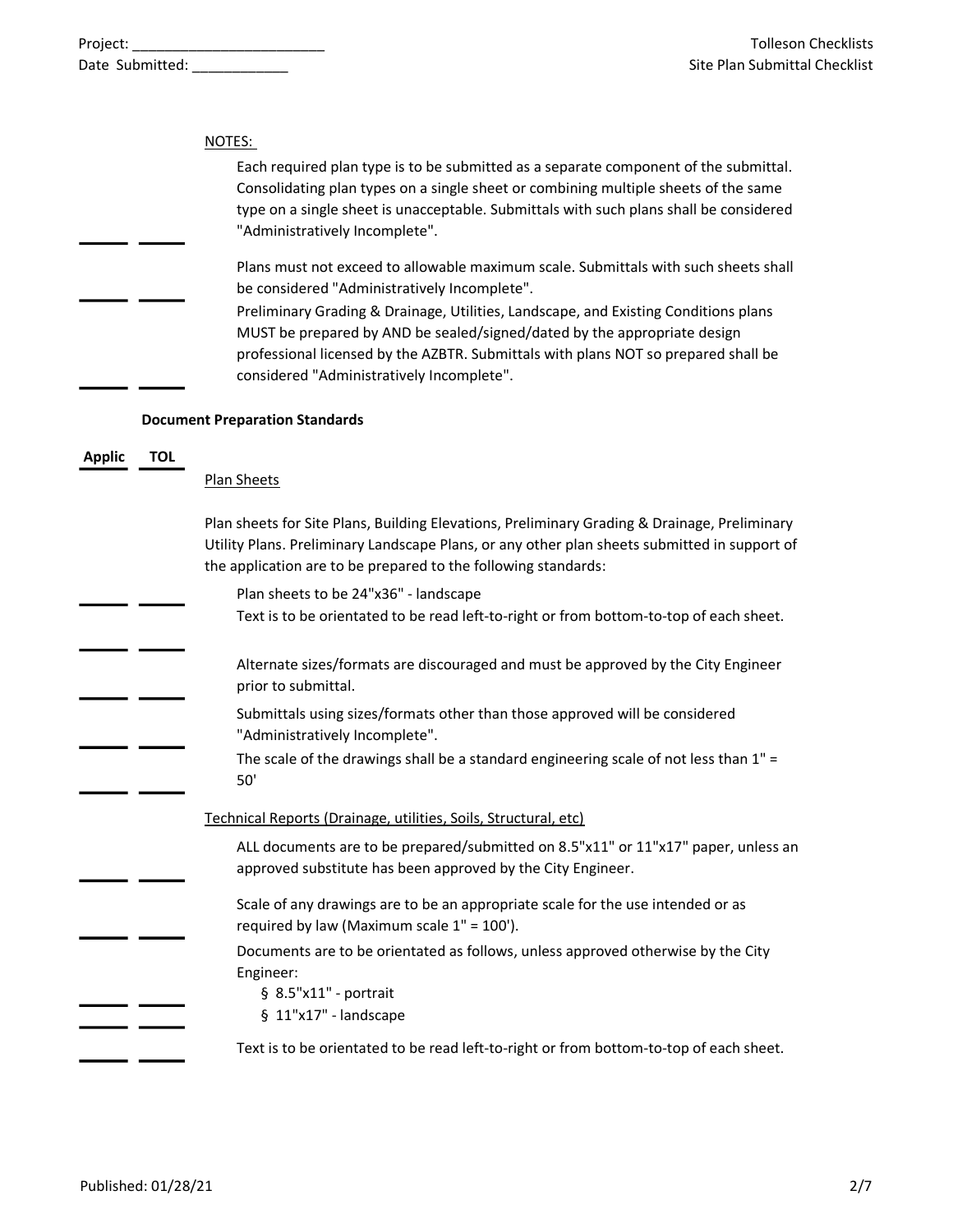| Project:        |  |
|-----------------|--|
| Date Submitted: |  |

ALL submittals are to be made electronically ONLY. Contact the Development Services Customer Service Team (Development Services@tolleson.az.gov) for access to the City's paperless plan submittal/review system.

Fees must be paid by check, money order, or other method approved by the Finance Department. During the Covid-19 crisis the front lobby to the City Hall is closed to the public. There is a drop box located just next to the front door that is checked several times a day. Payments can be dropped off there; be sure to notify the Development Services Customer Services staff when a payment has been dropped off. Delivery of payments by USPS or other commercial delivery service is acceptable.

#### Site Plan Fee Calulation Worksheet

The following worksheet can be used to compute the fee to be submitted with the application & supporting documents.

| There is a <b>BASE FEE</b> that varies by use type.                                |  |
|------------------------------------------------------------------------------------|--|
|                                                                                    |  |
|                                                                                    |  |
| In addition to the BASE FEE there is a per sheet fee that also varies by use type: |  |
|                                                                                    |  |
|                                                                                    |  |

For purposes of computing the site plan application fee the following protocols apply:

1) Each sheet in a plan set counts as 1-sheet, so a site plan set with 5 sheets to present the site would count as 5 sheets and would assessed a fee of \$3,000.00 for the site plan sheets. This would apply to each type of plan sets submitted: Prelim G&D, Prelim Utilities, Prelim Landscape, Prelimin Site Lighting. If each set had 5 sheets each the above example would be assessed a plan review fee of \$15,000 plus the base fee of \$2,000.00. 2) Required reports, such as Prelim Drainage Report, Prelim Utility Report each count as a single sheet for purposes of computing the application fee. Therefore a submittal that included a Prelim Drainage Report as well as a Prelim Utility Report would be assessed an fee of \$1200.00 for those reports in addition to the fees assessed for the plan sets.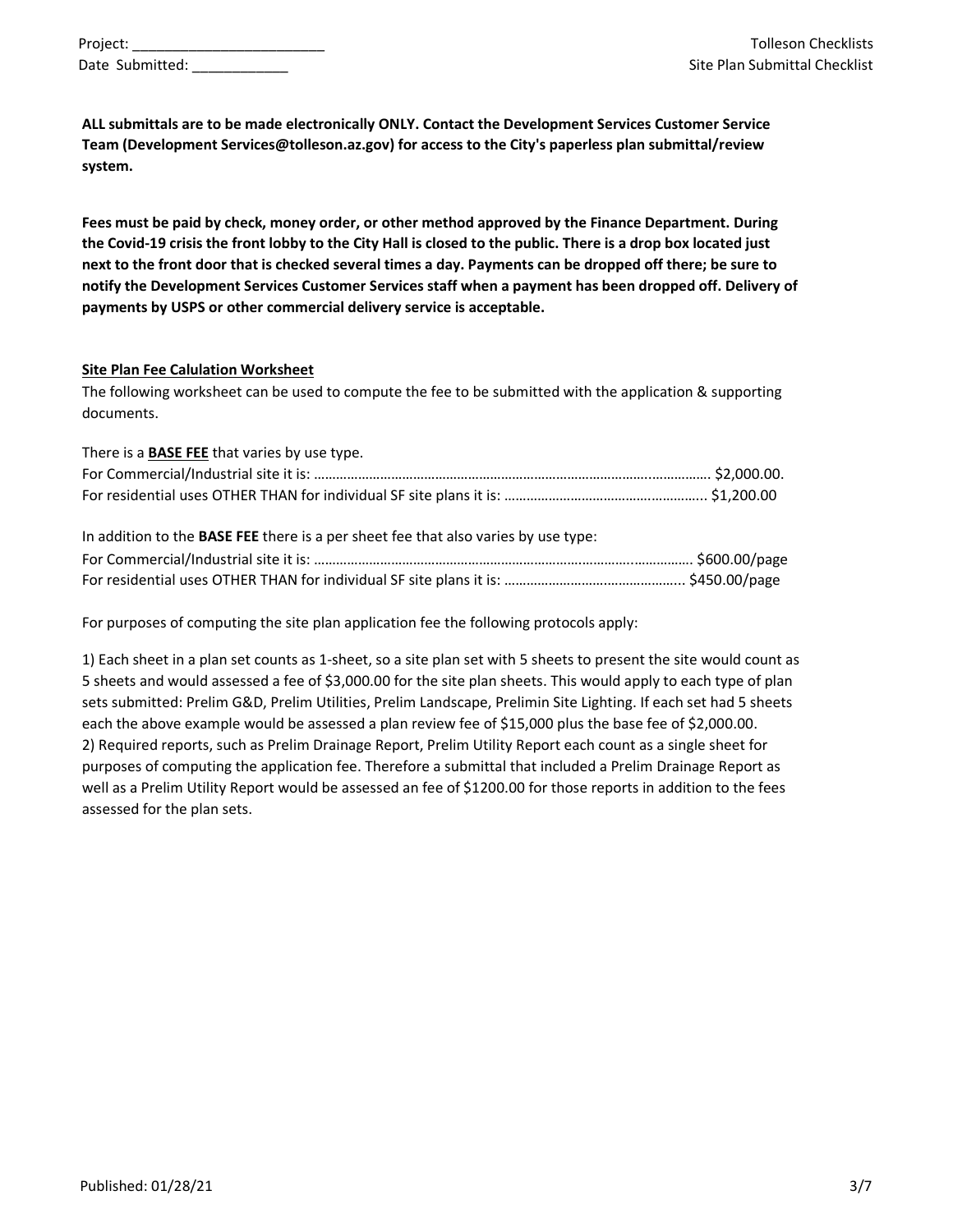| Project: |                 |  |
|----------|-----------------|--|
|          | Date Submitted: |  |

#### Preliminary Grading & Drainage Plan Submittal Criteria

The purpose of the Preliminary Grading & Drainage Plan (including Retention) is to verify that the site can be developed as proposed in substantial compliance with the criteria as developed by the City and other agencies having input in the design of this work. This checklist defines the minimum information to be provided on these plans. Site conditions and general practice may dictate the need for additional information. The applicant is encouraged to provide any/all information that would reasonably be required to facilitate the City's review & verification that the proposal complies with the City Code and other regulations and with good engineering practice.

| <b>Applic</b> | <b>TOL</b> |                                                                                                                                                                                                                                                                  |
|---------------|------------|------------------------------------------------------------------------------------------------------------------------------------------------------------------------------------------------------------------------------------------------------------------|
|               |            | <b>Existing Drainage System</b>                                                                                                                                                                                                                                  |
|               |            | o Indicate any offsite areas that are/historically flowing onto project site.                                                                                                                                                                                    |
|               |            | o Indicate flow rates for 2, 10, 100 year events                                                                                                                                                                                                                 |
|               |            | o Indicate flow paths/channels and outfall points.                                                                                                                                                                                                               |
|               |            | o Indicate project site's "ultimate outfall" & indicate its elevation and any<br>conditions/features that might interfere with the outfall if required.                                                                                                          |
|               |            | o Indicate any floodplains, flood hazard areas, backflow inundation limits, and other<br>drainage issues that may affect the development of the site.                                                                                                            |
|               |            | Proposed Grading/Drainage [TCC 12-1-131]                                                                                                                                                                                                                         |
|               |            | o Indicate FFE - must be at least 14" above ultimate outfall or above any BFE<br>o Indicate, at a minimum, proposed location & elevation off all high point/grade-<br>breaks and direction of flow therefrom.                                                    |
|               |            | o Indicate, at a minimum, all drainage swales, channels, "gutter lines" and elevations                                                                                                                                                                           |
|               |            | o Indicate any proposed underground pipes or other conveyance/storage systems.                                                                                                                                                                                   |
|               |            | Retention Systems (TCC 12-1-130 et seq)                                                                                                                                                                                                                          |
|               |            | Provide retention calculations showing ALL proposed basins to include for each basin,                                                                                                                                                                            |
|               |            | at a minimum:                                                                                                                                                                                                                                                    |
|               |            | Area tributary (DA)<br>Site/DA specific "C" value                                                                                                                                                                                                                |
|               |            | Volume Required                                                                                                                                                                                                                                                  |
|               |            | Volume Provided with proposed depth & method of disposal. Provide enough data<br>to allow independent verification of calculations.                                                                                                                              |
|               |            | Basins with a depth less than 1-foot may be considered but require the prior approval<br>of the City Engineer.                                                                                                                                                   |
|               |            | Indicate the outfall route for overflows from basins and drainage conveyance systems.<br>May not spill over onto adjacent properties. Must be routed to the site's "ultimate<br>outfall".                                                                        |
|               |            | <b>Preliminary Drainage Report:</b>                                                                                                                                                                                                                              |
|               |            | Provide written report that indicates the basis of design for the proposed drainage<br>system - on & off site as appropriate. Include descriptive text, drawings, maps, tables,<br>and calculations that support the validity of the proposed design. (01/28/21) |
|               |            | Other items as noted in TCC 12-1-131, et seq, FCDMC DDM I/II/III, and other appropriate<br>design criteria/requirements and sound engineering practice.                                                                                                          |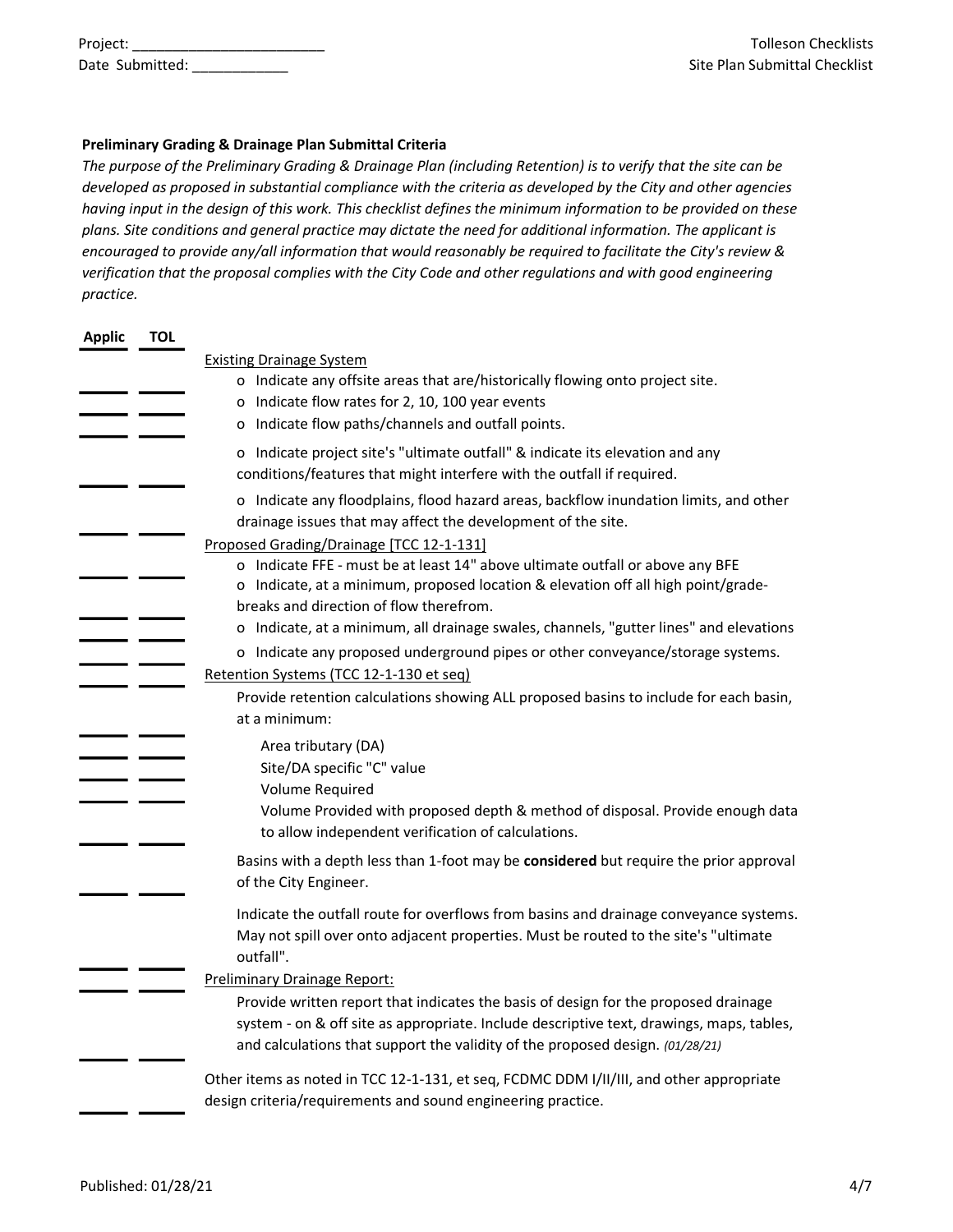| Project:        |  |
|-----------------|--|
| Date Submitted: |  |

#### Preliminary Utility Plan Submittal Criteria

The purpose of the Preliminary Utility Plan is to verify that the site can be developed as proposed in substantial compliance with the criteria as developed by the City and other agencies having input in the design of this work. This checklist defines the minimum information to be provided on these plans. Site conditions and general practice may dictate the need for additional information. The applicant is encouraged to provide any/all information that would reasonably be required to facilitate the City's review & verification that the proposal complies with the City Code and other regulations and with good engineering practice.

| <b>Applic</b> | <b>TOL</b> |                                                                                            |
|---------------|------------|--------------------------------------------------------------------------------------------|
|               |            | <b>Existing Utility Systems</b>                                                            |
|               |            | Show ALL existing utility facilities on or adjacent to the project site, including but not |
|               |            | Public water and sewer mains and appurtenances;                                            |
|               |            | Show all public hydrants adjacent to or within 100' of the property.                       |
|               |            | Private utilities such as:                                                                 |
|               |            | § Gas,                                                                                     |
|               |            | § Power/electric                                                                           |
|               |            | § Communication, including fiber lines                                                     |
|               |            | § Irrigation                                                                               |
|               |            | § Other private utilities as may exist in the area                                         |
|               |            | Note owner info for all utilities                                                          |
|               |            | Show existing pavement & any street signals and signs. Note bus stop when adjacent         |
|               |            | to site.                                                                                   |
|               |            |                                                                                            |
|               |            | <b>Proposed Utility System</b>                                                             |
|               |            | Show proposed water and sewer (W&S) systems intended to serve the project.                 |
|               |            | Note: Unless approved as a "public" water or sewer system, which would need to be          |
|               |            | placed within dedicated easements for that purpose, ALL water and sewer systems            |
|               |            | proposed to serve the project are considered "private" systems. As such the                |
|               |            | maintenance of these systems are the responsibility of the property owner. The             |
|               |            | "private" system begins immediately at the connection to the "public" system and           |
|               |            | extends onto and across the project site to the building(s) being served.                  |
|               |            | Provide preliminary sizing of all W&S mains. Indicate all appurtenances such as MH's,      |
|               |            | CO's, valves, meters, hydrants, BFP assemblies, etc. Appropriate locations/spacing to      |
|               |            | be noted/called-out. Indicate tie-ins to proposed building(s).                             |
|               |            | Summarize calculations with a "Basis of Design" report. (01/28/21)                         |
|               |            | Fire protection:                                                                           |
|               |            | Indicate fire line, with BFP assembly, on plan.                                            |
|               |            | Provide graphic verification that site has appropriate fire protect coverage as            |
|               |            | required by Tolleson Fire Dept.                                                            |
|               |            | Indicate location of FCD.                                                                  |
|               |            | Refer to "Fire Department Plan Review Guide for Site Plan" for additional                  |
|               |            | details/requirements.                                                                      |
|               |            | Other criteria, as appropriate, as established by MCESD, ADWR, ADEQ, EPA, and those        |
|               |            | other agencies whose criteria generally have an impact on this issue, and by sound         |
|               |            | engineering practice.                                                                      |
|               |            |                                                                                            |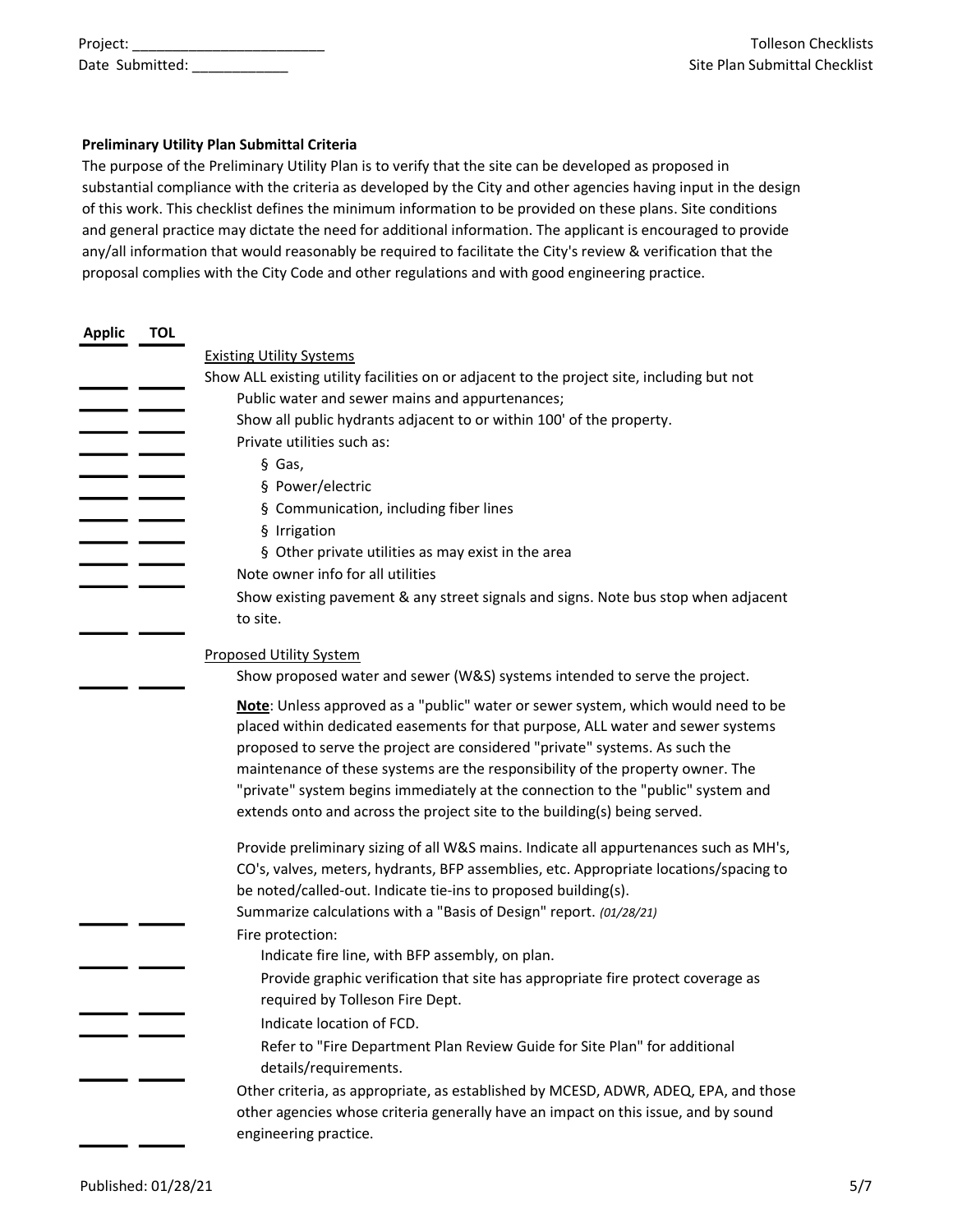| Project: |                 |  |
|----------|-----------------|--|
|          | Date Submitted: |  |

### Preliminary Landscaping Plan Submittal Criteria

The purpose of the Preliminary Landscaping Plan is to verify that the site can be developed as proposed in substantial compliance with the criteria as developed by the City and other agencies having input in the design of this work. This checklist defines the minimum information to be provided on these plans. Site conditions and general practice may dictate the need for additional information. The applicant is encouraged to provide any/all information that would reasonably be required to facilitate the City's review & verification that the proposal complies with the City Code and other regulations and with good engineering practice. The applicant is directed to the appropriate sections within the Tolleson City Code for other information for landscape design within the city.

| <b>Applic</b> | <b>TOL</b> |                                                                                                                                                                                                                                                                                 |
|---------------|------------|---------------------------------------------------------------------------------------------------------------------------------------------------------------------------------------------------------------------------------------------------------------------------------|
|               |            | <b>Existing Conditions</b>                                                                                                                                                                                                                                                      |
|               |            | o Indicate the existing land uses and current zoning classifications for ALL adjacent<br>properties, including those that are on the other side of roadway R/W &/or alleys.                                                                                                     |
|               |            | o Indicate all existing trees and other significant vegetation on and adjacent to the<br>site. Provide type, size, and condition.                                                                                                                                               |
|               |            | o Indicate the location, type, materials, condition of any walls and/or fences along<br>the property lines.                                                                                                                                                                     |
|               |            | Proposed Landscape Plan                                                                                                                                                                                                                                                         |
|               |            | o Graphically indicate location and type of all proposed landscape plantings and non-                                                                                                                                                                                           |
|               |            | vegetative ground coverage.                                                                                                                                                                                                                                                     |
|               |            | o Provide summary of required/proposed landscaping for:                                                                                                                                                                                                                         |
|               |            | street right-of-way [TCC 12-4-101 (A)(1);                                                                                                                                                                                                                                       |
|               |            | front yard and street side-yard setback areas;<br>$\bullet$                                                                                                                                                                                                                     |
|               |            | Interior side-yard and rear yard setbacks                                                                                                                                                                                                                                       |
|               |            | common parking areas.                                                                                                                                                                                                                                                           |
|               |            | o Provide summary of plant schedule and indicate whether or not they are on the<br>City's preferred drought tolerant, low-water plant listing.                                                                                                                                  |
|               |            | Proposed Walls/Fences/Screening                                                                                                                                                                                                                                                 |
|               |            | Indicate location, height, material for all walls and fences<br>0                                                                                                                                                                                                               |
|               |            | o Graphically indicate "sight visibility triangles" at all street corners and at all<br>driveways at the property lives. Indicate minimum dimensions for sight triangles on<br>plan. Note maximum height of ground cover & shrubs and lowest height of tree foliage<br>allowed. |